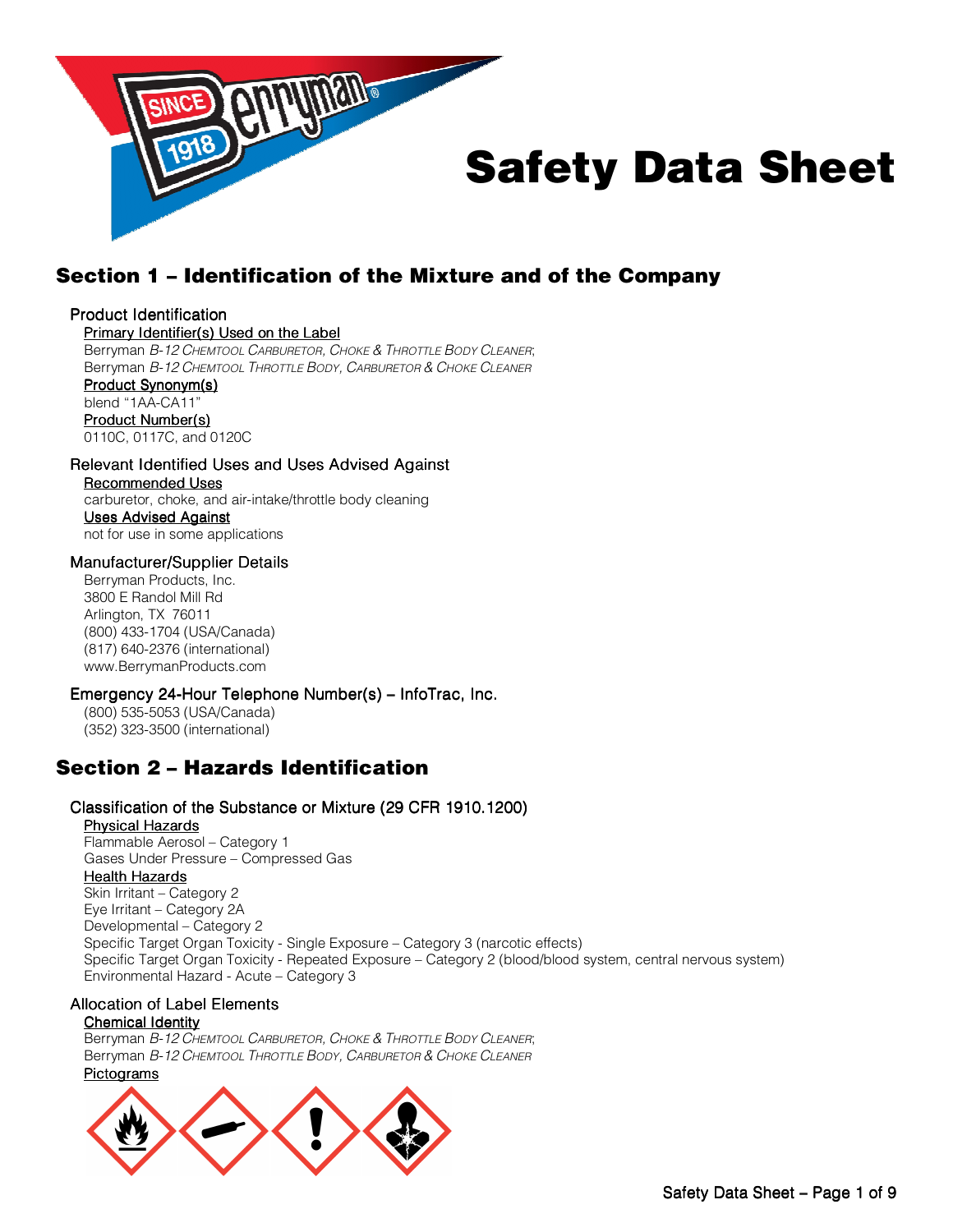### Signal Word

DANGER

### **Hazard Statements**

- H222 Extremely flammable aerosol.
- H280 Contains gas under pressure; may explode if heated.
- H315 Causes skin irritation.
- H319 Causes serious eye irritation.

H336 – May cause drowsiness or dizziness.

H361d – Suspected of damaging the unborn child.

H373 – May cause damage to blood/blood system and central nervous system through prolonged or repeated exposure.

H402 – Harmful to aquatic life.

### Prevention Precautionary Statements

- P101 Keep out of reach of children.
- P102 Read label before use.
- P201 Obtain special instructions before use.
- P202 Do not handle until all safety precautions have been read and understood.
- P210 Keep away from heat, sparks, open flames, and hot surfaces. No smoking.
- P211 Do not spray on an open flame or other ignition source.
- P251 Do not pierce or burn, even after use.
- P260 Do not breathe fumes, gas, mist, vapor, or spray.
- P264 Wash thoroughly with soap and water after handling.
- P271 Use only outdoors or in a well-ventilated area.

P273 – Avoid release to the environment.

P280 – Wear protective gloves, protective clothing, and eye or face protection.

### Response Precautionary Statements

P312 – Call POISON CONTROL CENTER, hospital emergency room, or doctor if you feel unwell.

P321 – Specific treatment available in this document in "Section 4 – First Aid Measures."

P302/P352 – IF ON SKIN: Wash with plenty of water or shower.

P304/P340 – IF INHALED: Remove person to fresh air and keep comfortable for breathing.

P305/P351/P338 – IF IN EYES: Rinse cautiously with water for several minutes. Remove contact lenses if present and easy to do. Continue rinsing.

P308/P313 – If exposed or concerned, get medical advice/attention.

P332/P313 – If skin irritation occurs, get medical advice/attention.

P337/P313 – If eye irritation persists, get medical advice/attention.

P362/364 – Take off contaminated clothing and launder before reuse.

### Storage Precautionary Statements

P405 – Store locked-up.

P410/P412 – Protect from sunlight. Do not expose to temperatures exceeding 122°F (50°C).

### Disposal Precautionary Statements

P501 – Dispose of contents/container in accordance with local, regional, national, and international regulations, as applicable.

### Hazards Not Otherwise Classified

none known

### Ingredients of unknown acute toxicity

none

# Section 3 – Composition/Information on Ingredients

| <b>Component</b> | <b>CAS RN</b> | <b>Weight</b> |
|------------------|---------------|---------------|
| Acetone          | 67-64-1       | 80-90%        |
| Toluene          | 108-88-3      | $<10\%$       |
| 2-Butoxyethanol  | 111-76-2      | $<10\%$       |
| Carbon Dioxide   | 124-38-9      | $4 - 7%$      |

# Section 4 – First Aid Measures

### Description of First Aid Measures

### Ingestion

Drink 1-2 glasses of milk or water. Call poison control center, hospital emergency room, or doctor if you feel unwell.

### Eye Contact

Rinse cautiously with water for several minutes. Remove contact lenses if present and easy to do. Continue rinsing. If eye irritation persists, get medical advice/attention.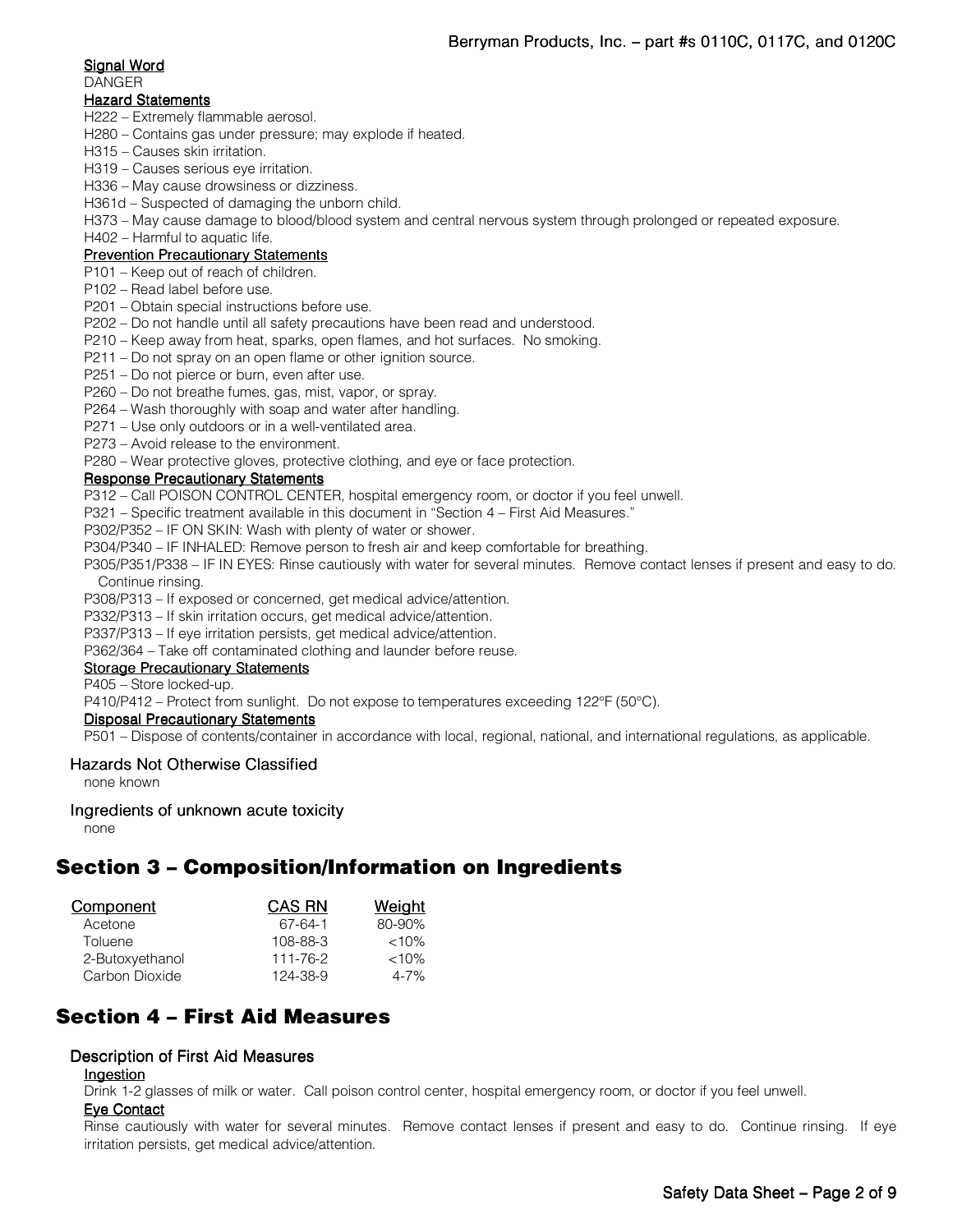### Description of First Aid Measures (cont'd)

### Skin Contact

Wash with plenty of soap and water or shower.

### Inhalation

Remove person to fresh air and keep comfortable. If experiencing respiratory symptoms or if breathing is difficult, administer oxygen and call poison control center, hospital emergency room, or doctor.

### Most Important Symptoms and Effects

Acute/Immediate

headache and lightheadedness; narcotic effects, including dizziness, drowsiness, and loss of coordination **Delayed** 

drying, cracking, or defatting of the skin

#### Indications of Need for Immediate Medical Attention and Specific Treatment Required Indications of Need for Immediate Medical Attention

In the event of shortness of breath or difficulty breathing, seek immediate medical attention.

Specific Treatment and Notes to Physician

No additional information available

# Section 5 – Firefighting Measures

### Fire Extinguishing Media

Support for Combustion Product supports combustion. Suitable Extinguishing Media water fog, dry chemical, alcohol-resistant foam, or carbon dioxide Unsuitable Extinguishing Media water jet/spray (may cause product to float to surface and reignite)

### Special Hazards/Considerations

### Combustion Products

Combustion in the presence of air may yield unburned hydrocarbons, carbon monoxide, carbon dioxide, and organic oxygenates.

### Special Protective Equipment and Precautions for Firefighters

### Special Protective Equipment

Firefighters should employ SCBA and full protective gear, including shield, as product is comprised of low-boiling, flammable solvents and may vent, rupture, or explode violently at elevated temperatures.

### Precautions and Procedures

Contains gas under pressure; may explode if heated. Vapors heavier than air. Remove product from area if safe to do so. Use water spray to cool nearby containers.

### Section 6 – Accidental Release Measures

### Personal and Environmental Precautions

### Personal Precautions

Do not handle until all safety precautions have been read and understood. Keep away from heat, sparks, open flames, and hot surfaces. No smoking. Do not breathe fumes, gas, mist, vapor, or spray. Wash thoroughly after handling. Use only outdoors or in a well-ventilated area. Wear protective gloves, protective clothing, and eye or face protection.

### **Environmental Precautions**

Avoid release to the environment. Prevent contamination of ground water.

### Materials and Methods for Containment

### **Small Spills**

Use socks/absorbent mini-booms or other inert barrier if necessary to contain small spills.

### Large Spills

Use large socks/absorbent booms or other inert barrier to form dam/dike in order to contain large spills and prevent further loss.

### Materials and Methods for Cleanup

### Small Spills

Remove source from area if safe to do so. Use granular sorbent, gel sorbent, vermiculite, cat litter, dirt/earth, pads/rolls, or pillows to absorb spilled material. Remediate affected area as necessary.

### Large Spills

Keep upwind from spill. Remove source from area if safe to do so. Use explosion-proof transfer equipment to recover spilled material. Use granular sorbent, gel sorbent, vermiculite, cat litter, dirt/earth, pads/rolls, or pillows to absorb residual material. Remediate affected area as necessary.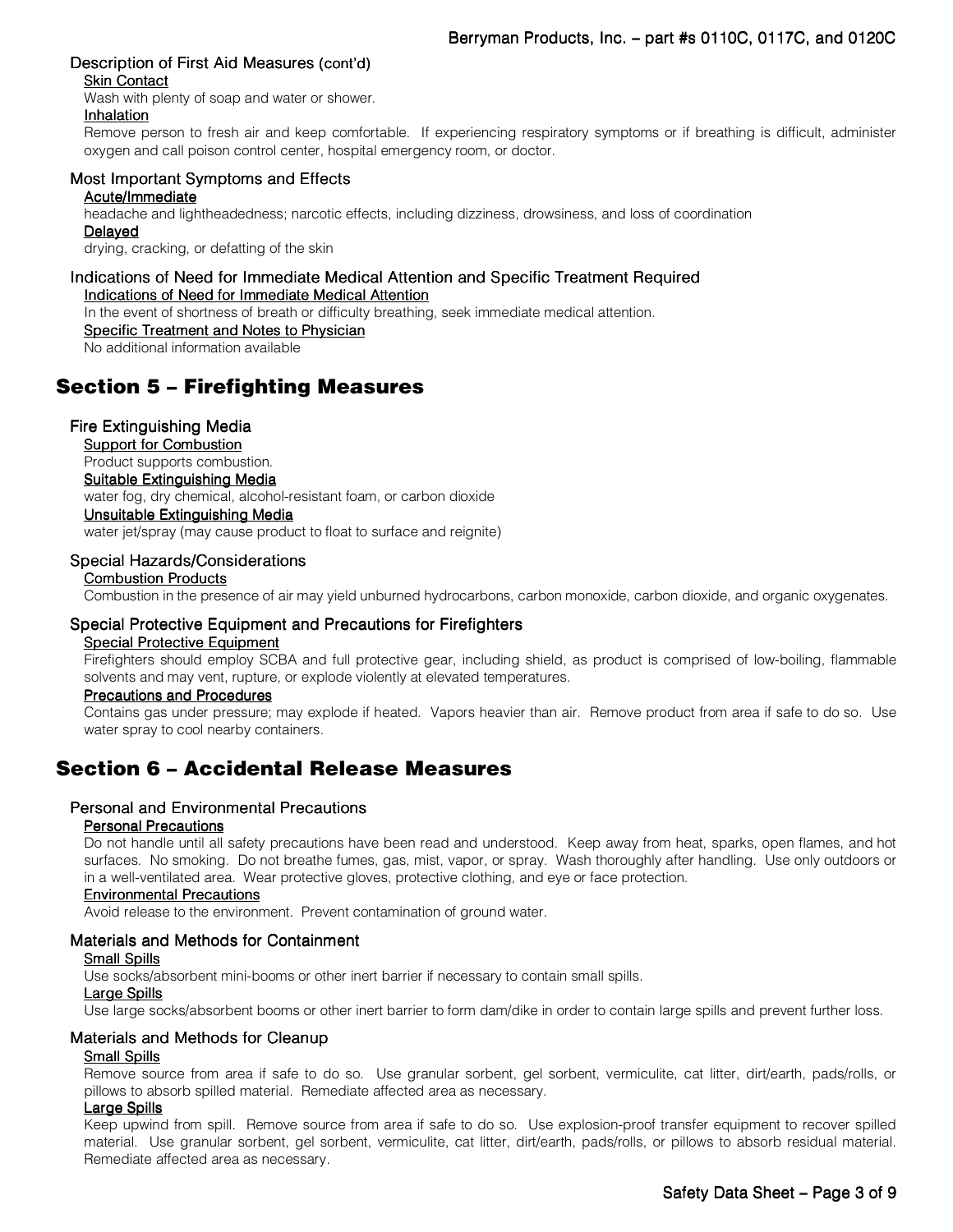# Section 7 – Handling and Storage

### Precautions for Safe Handling

### Personal Precautions

Do not handle until all safety precautions have been read and understood. Do not breathe mist, vapor, or spray. Use only outdoors or in a well-ventilated area. Wear protective gloves, protective clothing, and eye or face protection. Wash thoroughly after handling.

### Environmental Precautions

Keep away from heat, sparks, open flames, and hot surfaces. No smoking. Do not spray on an open flame or other ignition source. Do not pierce or burn, even after use. Avoid release to the environment.

### Conditions and Considerations for Safe Storage

Contains gas under pressure; may explode if heated. Protect from sunlight. Do not expose to temperatures exceeding 122°F (50°C). Store locked-up. Store according to NFPA Aerosol Level 2 recommendations.

## Section 8 – Exposure Controls/Personal Protection

| Component       | <b>CAS RN</b> | <b>OSHA PEL</b> | <b>ACGIH TLV</b> |
|-----------------|---------------|-----------------|------------------|
| Acetone         | 67-64-1       | $1000$ ppm      | 500 ppm          |
| Toluene         | 108-88-3      | $200$ ppm       | 20 ppm           |
| 2-Butoxyethanol | 111-76-2      | 50 ppm          | 20 ppm           |
| Carbon Dioxide  | 124-38-9      | 5000 ppm        | 5000 ppm         |

### Exposure Controls

### Appropriate Engineering Controls

If practical, use outside with adequate ventilation to minimize exposure.

### PPE Overview

#### Hand Protection

Use of chemical-resistant gloves (butyl rubber, EVAL, neoprene, nitrile/Buna-N, PVA, PVC, or Viton) is recommended.

#### Eye Protection Eye Protection

Use of safety glasses with wrap-around lens or goggles is recommended.

### Respiratory Protection

If necessary, use respiratory protection sufficient to reduce exposure to permissible limits.

**Additional Protection** 

For industrial settings, access to a chemical safety shower with eye wash station is strongly recommended.

# Section 9 – Physical and Chemical Properties

Information on Basic Physical and Chemical Properties **Physical State** liquid **Appearance** clear, colorless Odor mild, solvent Odor Threshold 0.5 ppm pH not relevant Freezing Point  $< -107$ °F Boiling Range 133 - 343°F Flash Point and Method < 20°F by closed-cup tester Explosion Limits in Air 2.0 - 11.9% by volume (composite) Evaporation Rate 5.1 (n-Butyl Acetate=1.0) Vapor Pressure, as supplied 80-120 PSI (typical) Vapor Density >1.0 **Specific Gravity** 0.80 at 68°F **Density** 6.7 lb/gal at 68°F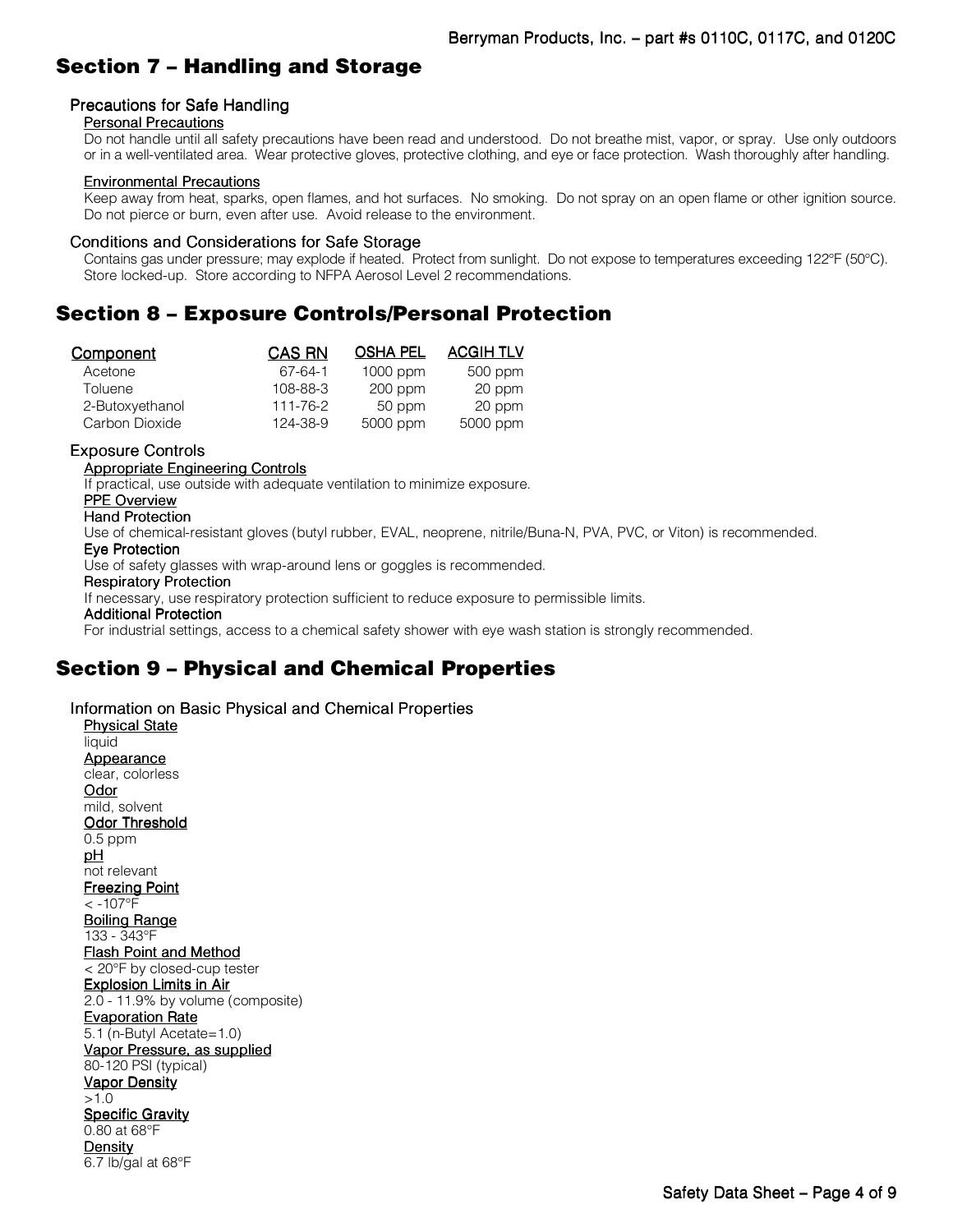Information on Basic Physical and Chemical Properties (cont'd.) Water Solubility slightly soluble n-Octanol/Water Partition Coefficient (log P<sub>ow</sub>) 0.0 (composite) **Viscosity** 0.4 cSt at 68°F **Volatility** 100% by weight Auto-ignition temperature 800°F (composite) Other Information VOC Content

10% by weight (EPA Method 24); 10% by weight (consumer products) VOC Composite Partial Pressure, PPC 1.0 mm of Hg at 68°F

# Section 10 – Stability and Reactivity

Chemical Stability under Normal Conditions of Use **Chemical Stability** Stable under normal conditions of use. Conditions Affording Instability none known

**Reactivity** 

not expected

Possibility of Hazardous Reactions

none expected

### Conditions to Avoid

Avoid direct sunlight and excessive temperatures. Do not puncture, incinerate, or crush. Keep away from heat, sparks, open flames, and hot surfaces. No smoking. If practical, avoid temperatures exceeding flash point.

### Incompatible Materials

strong acids; oxidizers; reducing agents

### Hazardous Decomposition Products

none known

### Section 11 – Toxicological Information

### Likely Routes of Exposure

ingestion, skin contact, eye contact, inhalation

### Symptoms Related to Physical, Chemical, and Toxicological Characteristics

### **Ingestion**

Large Quantity gastrointestinal disturbances, including upset stomach, cramping, nausea, vomiting, and diarrhea Small Quantity/Incidental Contact virtually nontoxic after single ingestion of small quantity Skin Contact moderate irritation Eye Contact moderate eye irritation

### **Inhalation**

headache, lightheadedness; narcotic effects, including dizziness, drowsiness, and loss of coordination

### Immediate, Delayed, and Chronic Effects

### SHORT-TERM EXPOSURE

### Potential Immediate Effects

Ingestion drying, burning, or irritation of the mouth and throat, gastrointestinal disturbances, nausea and vomiting **Skin Contact** drying of the skin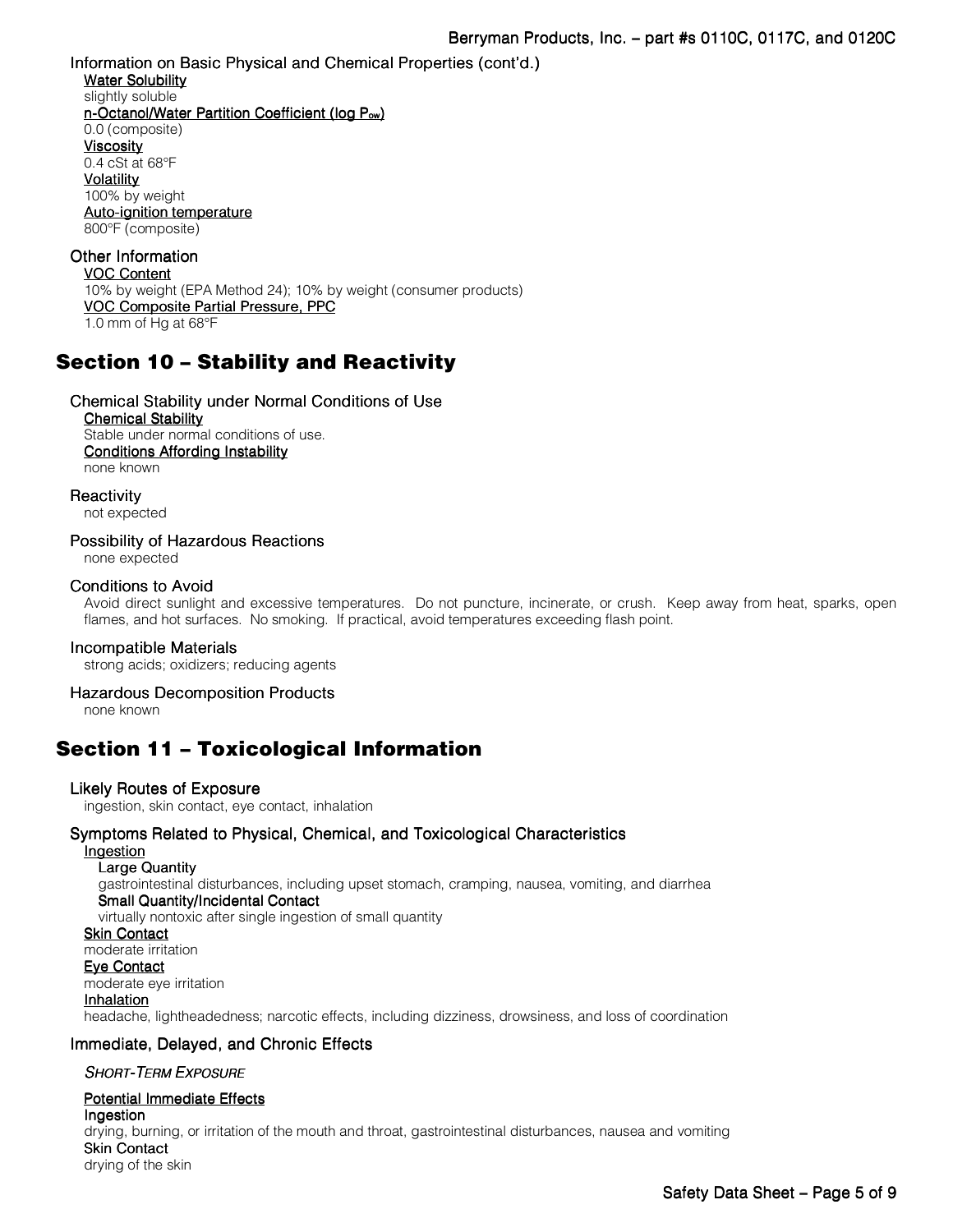### Potential Immediate Effects (cont'd.) Eye Contact temporary corneal damage **Inhalation** shortness of breath or difficulty breathing, headache, dizziness, nausea and vomiting, drowsiness, fatigue, loss of consciousness, Potential Delayed Effects Ingestion none known **Skin Contact** defatting of the skin, drying and cracking of the skin, aggravation of pre-existing skin conditions Eye Contact temporary corneal damage **Inhalation** fatigue **LONG-TERM EXPOSURE** Potential Immediate Effects none known Potential Delayed Effects none known Potential Chronic Health Effects **Carcinogenicity** International Agency for Research on Cancer (IARC) Monographs all components "Group 3 – Not Classifiable as to Human Carcinogenicity" or not listed National Toxicology Program (NTP) Report on Carcinogens not listed Occupational Safety & Health Administration (OSHA) not listed Mutagenicity / Genetic Toxicity not suspected of being a human mutagen / genetic toxicant **Teratogenicity** not suspected of being a human teratogen Developmental Effects possible developmental toxicant (Toluene) **Fertility Effects** not suspected of being a reproductive/fertility toxicant **Effects on Lactation** not suspected of affecting lactation SPECIFIC TARGET ORGAN TOXICITY (STOT) Single Exposure central nervous system (narcotic effects) Repeated Exposure brain/central nervous system effects Numerical Measures of Acute Toxicity Oral (Rat) LD<sub>50</sub>: 4300 mg/kg (derived) Dermal (Rabbit) LD50: >5000 mg/kg (derived) Inhalation (Rat) LC50: 28 mg/L (derived) Additional Toxicological Information Skin Irritation/Corrosion (Rabbit) skin irritant

Serious Eye Damage/Irritation (Rabbit) eye irritant

# Additional Toxicological Information (cont'd.)

Respiratory Sensitization does not cause respiratory sensitization Skin Sensitization does not cause skin sensitization Aspiration Hazard not an aspiration hazard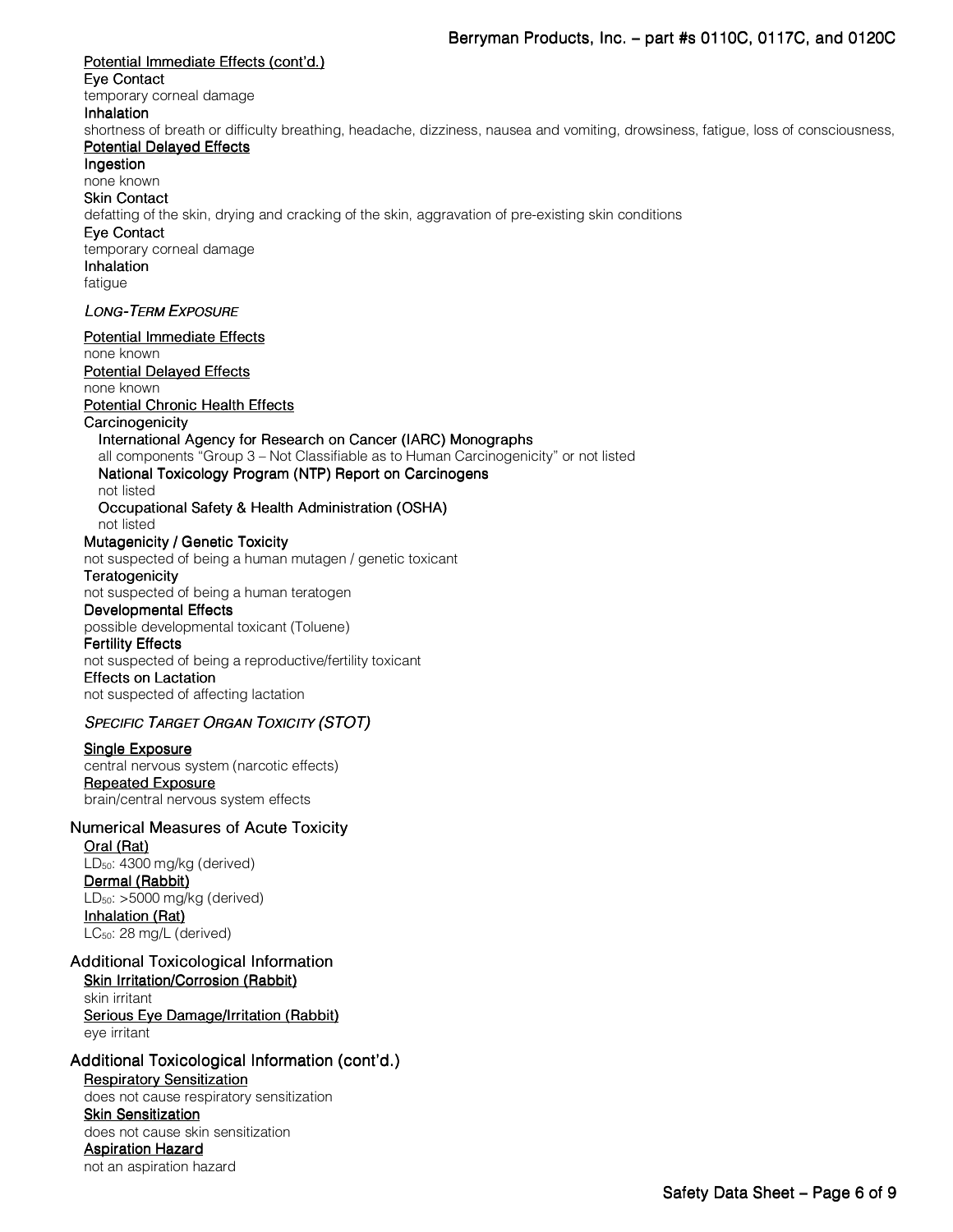# Section 12 – Ecological Information

### General Ecological Assessment/Overview

Harmful to aquatic life. Very mobile in soils which may lead to contamination of groundwater.

Aquatic Toxicity

Vertebrates (Fish) **Acute Toxicity** LC50: >100 mg/L (derived) **Chronic Toxicity** NOEC: 27 mg/L (derived) Invertebrates (Water Flea) **Acute Toxicity** LC50: 67 mg/L (derived) **Chronic Toxicity** NOEC: 15 mg/L (derived) Aquatic Plants (Freshwater Algae) **Acute Toxicity** EC50: 39 mg/L (derived) **Chronic Toxicity** NOEC: not available

### Terrestrial Toxicity

Invertebrate (Earthworm) LC50: >100 mg/L (derived)

### Persistence and Degradability

**Persistence** not expected to be persistent **Degradability** rapidly degradable

### **Bioaccumulative Potential**

Bioaccumulation Potential Assessment does not bioaccumulate Bioaccumulation Factor 90 (Toluene)

### Mobility in Soils

Mobility in Soils Assessment very mobile in soils—may contaminate groundwater Soil Organic Carbon/Water Partition Coefficient (log Koc) 1.1 (composite)

### Results of PBT and vPvB Assessment

not a persistent, bioaccumulative, toxic chemical (PBT); not very persistent and very bioaccumulative (vPvB)

### Other Adverse Effects

none known

# Section 13 – Disposal Considerations

### General Assessment/Overview

Dispose of waste in accordance with all applicable regulations. Harmful to aquatic life—do not pour into waterways. Highly flammable liquid and vapor and aggressive solvents, which may dissolve PVC pipes and fittings—do not pour down drain.

### RCRA Hazardous Waste Code(s) (40 CFR 261.20-33)

Based on this material as-supplied, used or unwanted product may be subject to RCRA regulations and classified as F003 – spent non-halogenated solvent mixture containing acetone, methanol, and/or xylene

# Section 14 – Transportation Information

### Transportation by Ground – US Department of Transportation

Shipping Description UN1950, Aerosols, 2.1 Exemption Eligibility When shipped by ground, this product may be eligible for a "Limited Quantity" exception per §49 CFR 173.306.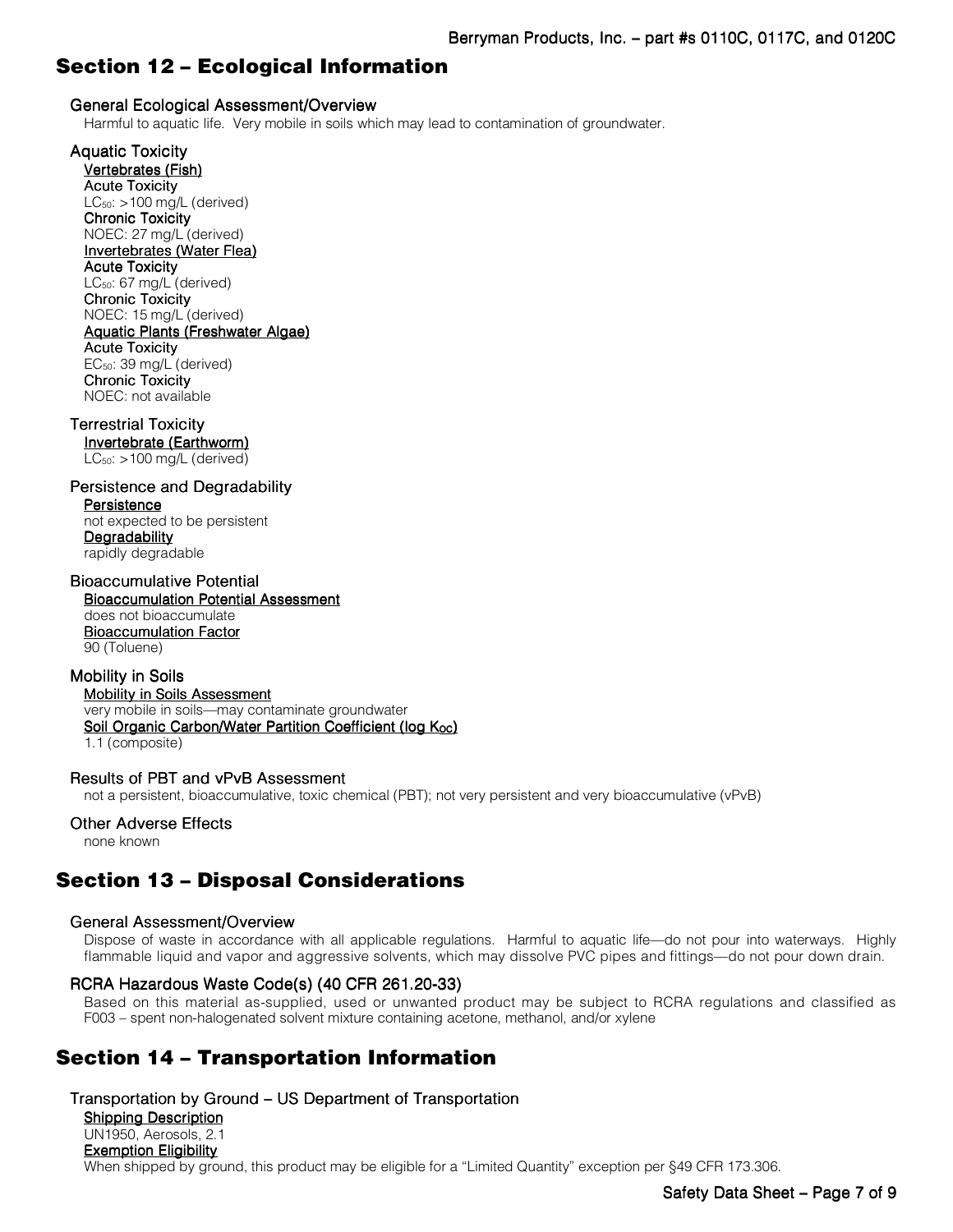### Transportation by Air – ICAO/IATA

Shipping Description UN1950, Aerosols, Flammable, 2.1 Exemption Eligibility When shipped by air, this product may be eligible for a "Limited Quantity" exception.

### Transportation by Water – IMO/IMDG

Shipping Description

#### UN1950, Aerosols, 2.1 Exemption Eligibility

When shipped by water, this product may be eligible for a "Limited Quantity" exception.

# Section 15 – Regulatory Information

Safety, Health, and Environmental Regulations/Legislation

### UNITED STATES – SELECT FEDERAL REGULATIONS

Environmental Protection Agency (EPA) Toxic Substances Control Act (TSCA) (15 USC 2601, et seq.) All chemicals known to be present in this product are either listed on the TSCA inventory or are not required to be.

SARA Title III (42 USC 9601, et seq.)

Section 302 – Extremely Hazardous Substances (40 CFR 355)

none

Section 304 – Emergency Release Notification (40 CFR 302.4)

Acetone, Toluene

Section 311/312 – Hazard Categorization (40 CFR 370.40)

acute toxicity, chronic toxicity, fire hazard, sudden release of pressure

Section 313 – Toxic Chemicals (40 CFR 372.65)

Toluene, 2-Butoxyethanol ("certain glycol ethers")

### Clean Air Act (42 USC 7401, et seq.)

#### Section 112 – Hazardous Air Pollutants Toluene

Section 183(e) – Commercial and Consumer Products – VOC Limit and Category (40 CFR 59 subpart C) 75% as "Carburetor and choke cleaner" (complies)

### Occupational Safety & Health Administration (OSHA)

### Hazard Communication Standard

This safety data sheet (SDS) is provided for compliance with applicable regulations of the Hazard Communication Standard of 2012 (HCS/HAZCOM 2012) found in §29 CFR 1910.1200. Federal law requires persons receiving this document to study it carefully, become aware of the hazards of this product, and notify all employees, visitors, agents, and contractors of the information contained herein.

#### Consumer Product Safety Commission Federal Hazardous Substances Act (FHSA)

Product is regulated under the FHSA, is subject to the labeling requirements of 16 CFR 1500, and must include at minimum the following cautionary statements: WARNING: Extremely Flammable. Eye irritant. Contents under pressure. Keep out of the reach of children.

### UNITED STATES – SELECT REGIONAL CONSIDERATIONS

### Ozone Transport Commission (OTC) – Model Rule VOC Limit and Category

10% as "Carburetor or Fuel-injection Air Intake Cleaner" (complies)

Lake Michigan Air Directors Consortium (LADCO) – Model Rule VOC Limit and Category

45% as "Carburetor or Fuel-injection Air Intake Cleaner" (complies)

### UNITED STATES – SELECT STATE REGULATIONS

### **California**

### Office of Environmental Health Hazard Assessment (OEHHA)

### Proposition 65 – Safe Drinking Water and Toxic Enforcement Act of 1986

This product is subject to the labeling requirements of Proposition 65 and must bear the cautionary statement: WARNING! This product contains a chemical known to the State of California to cause birth defects or other reproductive harm.

### Air Resources Board (ARB/CARB)

### Regulation for Reducing Emissions from Consumer Products – VOC Limit and Category

10% as "Carburetor or Fuel-injection Air Intake Cleaner" (complies)

### **Massachusetts**

### "Right-to-Know" Legislation – Substance List (105 CMR 670.000)

Acetone, Toluene, 2-Butoxyethanol, Carbon Dioxide

### New Jersey

### "Right-to-Know" Legislation – Hazardous Substance List (34:5A-1, et seq.)

Acetone, Toluene, 2-Butoxyethanol, Carbon Dioxide